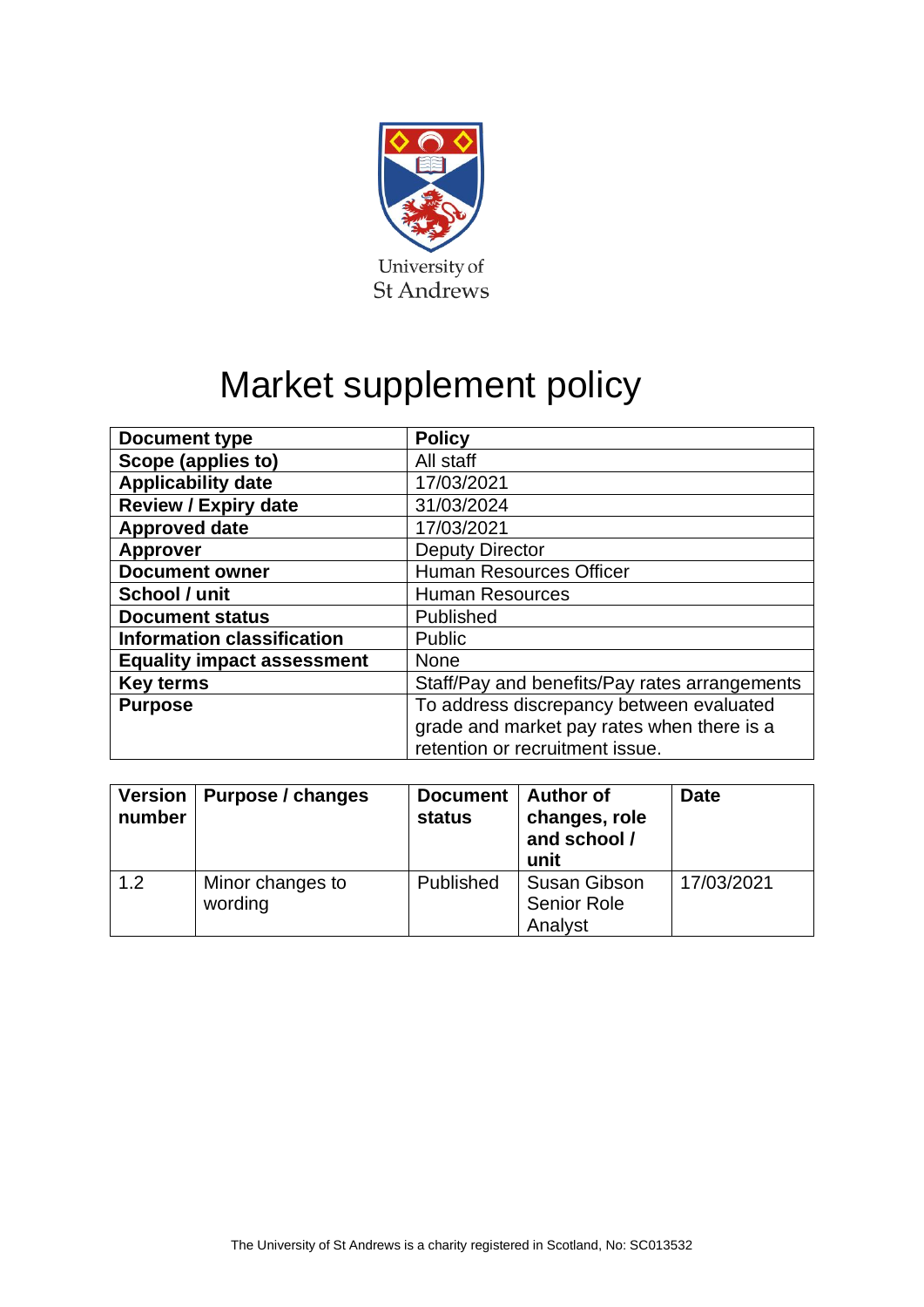#### **Table of contents**

| 1.  | Policy statement                            | 3              |
|-----|---------------------------------------------|----------------|
| 2.  | Purpose                                     | 3              |
| 3.  | <b>Definition</b>                           | 3              |
| 4.  | Scope                                       | 3              |
| 5.  | Procedure                                   | 3              |
| 6.  | Value and duration of a market supplement   | $\overline{4}$ |
| 7.  | Payment process                             | 5              |
| 8.  | Applying a market supplement to other posts | 5              |
| 9.  | Withdrawing supplementary payment           | 5              |
| 10. | Monitoring and review                       | 5              |
|     | Appendix A: Market Supplement Application   | 7              |
|     | Appendix B: Market Supplement Extension     | 9              |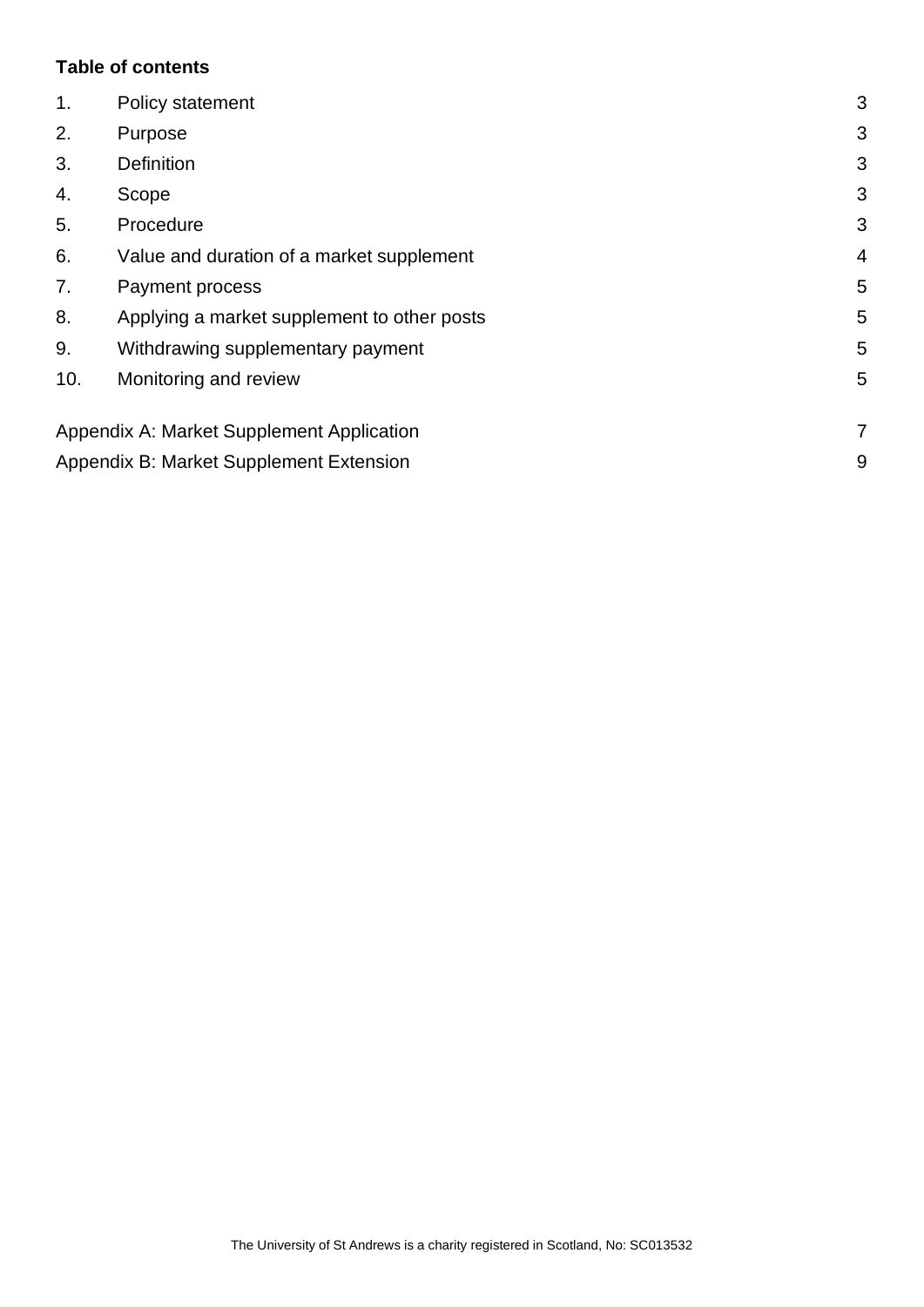#### <span id="page-2-0"></span>**1. Policy statement**

1.1 The University of St Andrews is committed to the principles of equal pay for work of equal value, and uses the [HERA job evaluation scheme](https://www.st-andrews.ac.uk/hr/gradingrewardandconditions/roleanalysisheraoverview/) to determine the relative value of all posts, in Grades 1 to 9, which are covered by the [Framework Agreement.](https://www.st-andrews.ac.uk/hr/gradingrewardandconditions/frameworkagreement/)

# <span id="page-2-1"></span>**2. Purpose**

- 2.1 This policy is intended to provide guidance to line managers in the use of market supplements to address those occasions where the total reward package offered for particular posts may not be as competitive as those offered in the wider labour market, leading to recruitment and retention difficulties. In such cases where it is established that there is a clear business/organisational need, and this is supported by objective market data, the University will consider applying a market supplement to the normal reward package for the post.
- 2.2 Such payments will only be made in exceptional circumstances and the University will follow a clear and consistent procedure for the determination, implementation and review of any market supplements which ensures that:
	- there is compliance with equal pay legislation.
	- a clear and demonstrable business need exists.
	- an objective assessment of appropriate evidence has been carried out which supports this approach.
	- all other methods, approaches and potential problems have been fully explored (including non-pay issues) before a market supplement is considered.
	- supplementary payments will be subject to review on a regular basis.
	- the rationale for the use of a market supplement is recorded, and the pay data is included in equal pay audits.

# <span id="page-2-2"></span>**3. Definition**

3.1 Market supplements are temporary payments applied to an individual post (or group of posts) in addition to the standard salary established through the job evaluation process. They are paid when it has been demonstrated that the total reward package offered by the University is insufficient to attract, recruit and retain staff. The total reward package in this instance includes [basic salary](https://www.st-andrews.ac.uk/hr/salariesandpensions/) plus all other benefits (e.g. pension, annual leave) and will be used when making comparisons with the market.

# <span id="page-2-3"></span>**4. Scope**

- 4.1 This policy applies to all prospective and existing staff and relates to both internally and grant funded posts.
- 4.2 Where a market supplement payment has been agreed, it must be applied to all staff with a directly comparable role i.e. where there are multiple post holders undertaking the same role within the same School/Unit.

# <span id="page-2-4"></span>**5. Procedure**

5.1 Where significant difficulties are experienced in recruiting or retaining staff in a role, or there is evidence that this will be the case, the following procedure should be used to assess whether a market supplement payment is justified.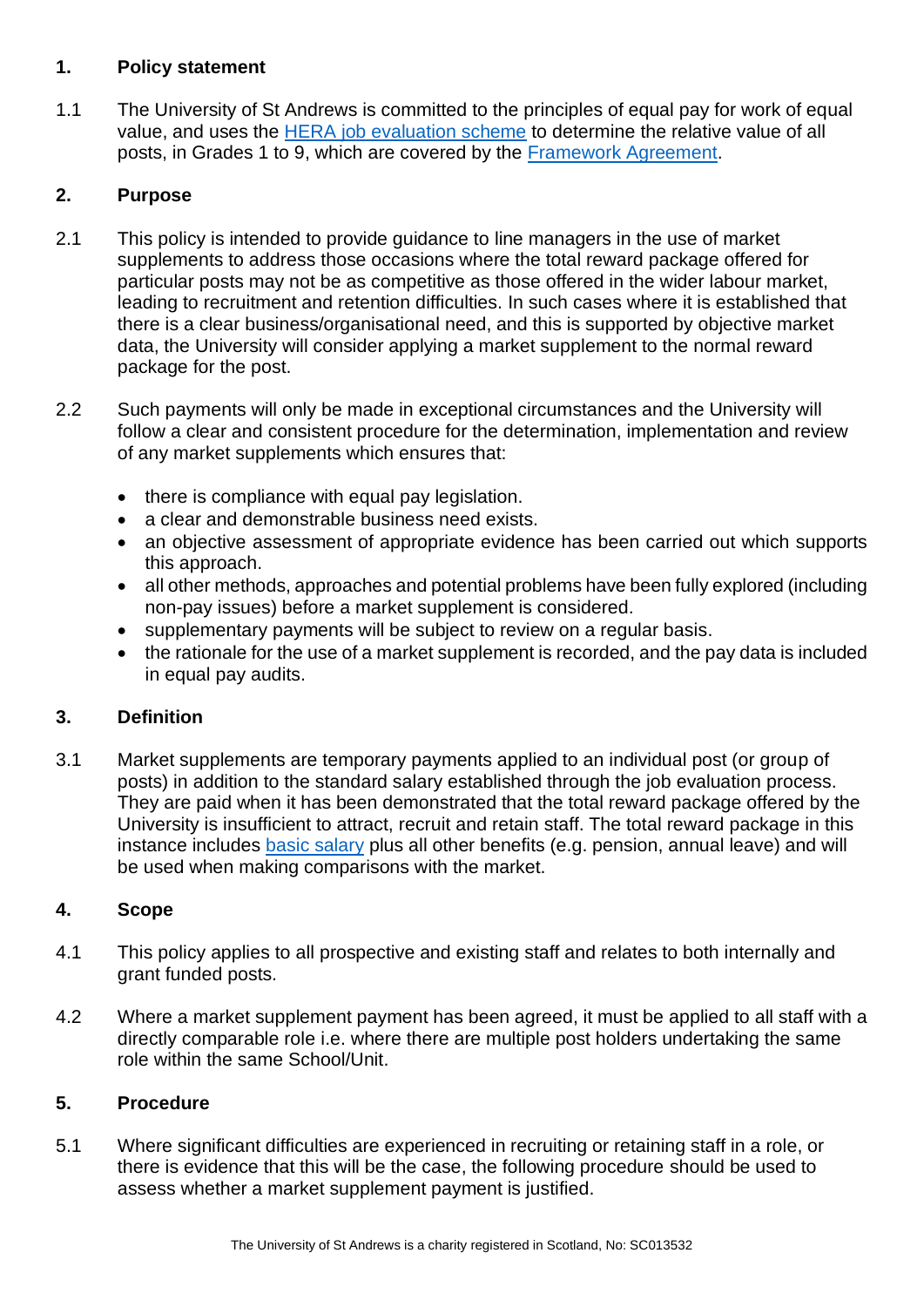#### **5.2 Investigate recruitment and/or retention problems**

- 5.2.1 A market supplement will only be considered once other ways of improving recruitment and retention have been explored and exhausted and market pay is shown to be the **main** issue. Therefore, before a request for a market supplement is made, the School/Unit must establish (where applicable) that:
	- the recruitment process has been of a high quality, and no problems with it can be identified.
	- evidence concerning high levels of staff turnover suggests that the main reason for staff leaving is for more pay to undertake comparable roles (thus discounting normal career progression/personal development).
	- strong evidence exists to suggest that such problems are likely to arise.
	- non-pay approaches (where appropriate) including using secondments, giving greater prominence to benefits, offering training and career development opportunities have proved ineffective.
	- there is evidence to suggest that the normal reward package offered is uncompetitive in the current market.
- 5.2.2 If, following this initial investigation, it is established that market pay is the key issue, sufficient data must be gathered to support this.

# **5.3 Gathering/analysing market data**

- 5.3.1 Market pay data must be gathered from a minimum of two relevant and reliable sources. HR will gather information from Incomes Data Research and the manager will source and provide other relevant market pay data.
- 5.3.2 If, following an analysis of the data, it is established that the market rate for the post is significantly higher than the total reward package being offered by the University, a formal request to implement a market supplement should be made.

#### **5.4 Formal request for a market supplement**

- 5.4.1 The Head of School/Unit should complete a [Market Supplement Application](#page-6-0) and return it to the Senior Role Analyst in HR. This form will ask for information which shows that steps 5.2 and 5.3 of the procedure have been followed, and that there is evidence to support the use of a supplementary pay for recruitment/retention purposes.
- 5.4.2 The case will then be considered by the Director of Human Resources together with the appropriate member of the Principal's Office. The decision, which will be recorded and retained by Human Resources for auditing purposes, will then be communicated to the Head of School/Unit.

#### <span id="page-3-0"></span>**6. Value and duration of a market supplement**

- 6.1 Where payment of a market supplement has been approved, it will be for a fixed period, normally two years, and, thereafter, will be subject to review every two years.
- 6.2 The value of the market supplement will typically be calculated from the difference between the standard University of St Andrews pay rate (including the value of the other benefits) and the median market rate but will not normally exceed 20% of the base salary.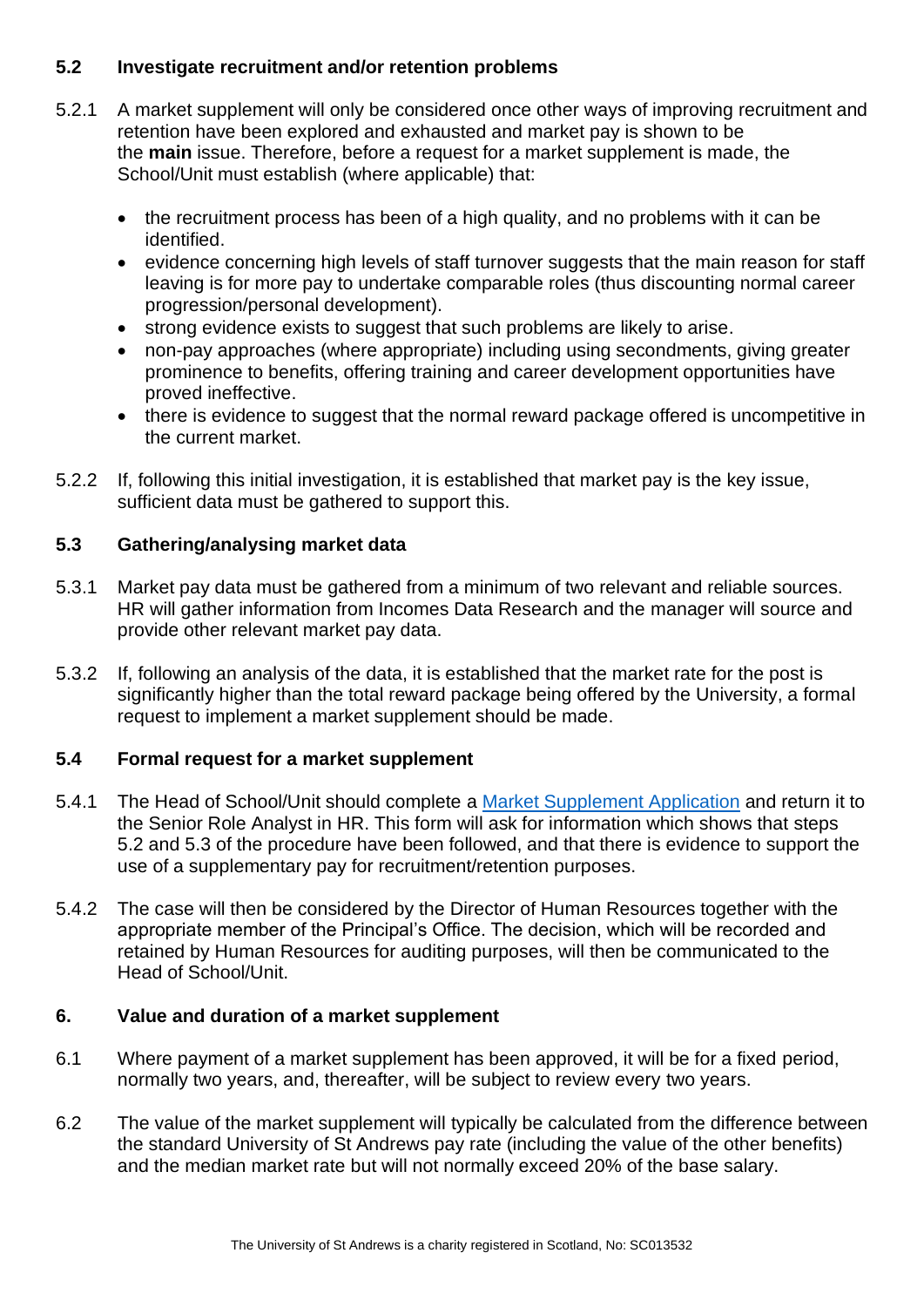6.3 Market supplements will be subject to National Insurance, PAYE income tax and occupational pension scheme deductions (where the employee is a member of a scheme). These payments will not be subject to cost of living increases. Market supplements will be taken into consideration in the calculation of all statutory and occupational pay entitlements such as sickness, family leave (maternity, paternity, adoption, etc.) overtime and redundancy.

#### <span id="page-4-0"></span>**7. Payment process**

- 7.1 Supplements will be equated to an annual cash amount, normally paid equally over twelve months, and will be identified separately from the base salary in documentation and records, including payslips.
- 7.2 On appointment, an employee will be placed on the top non-discretionary point of the grade that the role has been evaluated and the market supplement will then be applied.

#### <span id="page-4-1"></span>**8. Applying a market supplement to other posts**

- 8.1 Market supplements are paid in relation to specific posts and where it is agreed that the payment of a market supplement is appropriate, it will apply to all directly comparable posts as agreed by Human Resources, and defined in step 4.2 and will be paid pro-rata for parttime staff.
- 8.2 All employees entitled to a market supplement will be provided with a written statement detailing the amount of the supplement, its duration, and the review periods.

#### <span id="page-4-2"></span>**9. Withdrawing supplementary payment**

- 9.1 Where an employee who is in receipt of a supplement moves to another role within the University that does not attract such a payment, the supplement will cease from the date they take up their new post.
- 9.2 Where there ceases to be an organisational need or market justification for a supplement (see [section 10\)](#page-4-3), the post holder/s will be given 3 months' written notice that the payment will be withdrawn.

#### <span id="page-4-3"></span>**10. Monitoring and review**

- 10.1 Data on all market supplements will be reviewed annually via the Workforce Planning Group.
- 10.2 Individual market supplements will be formally reviewed every two years by the Senior Role Analyst, in conjunction with the Head of School/Unit. This will involve a further assessment of the market conditions and organisational requirements to determine (via a [Market Supplement Extension](#page-8-0) Form whether the payment should be preserved, varied or withdrawn. A recommendation will be put forward to the Director of Human Resources and the appropriate member of the Principal's Office for formal consideration.
	- Where the outcome of the review is that the supplement is to be increased to reflect the current market conditions, this will take effect on the 1<sup>st</sup> of the month following the review date.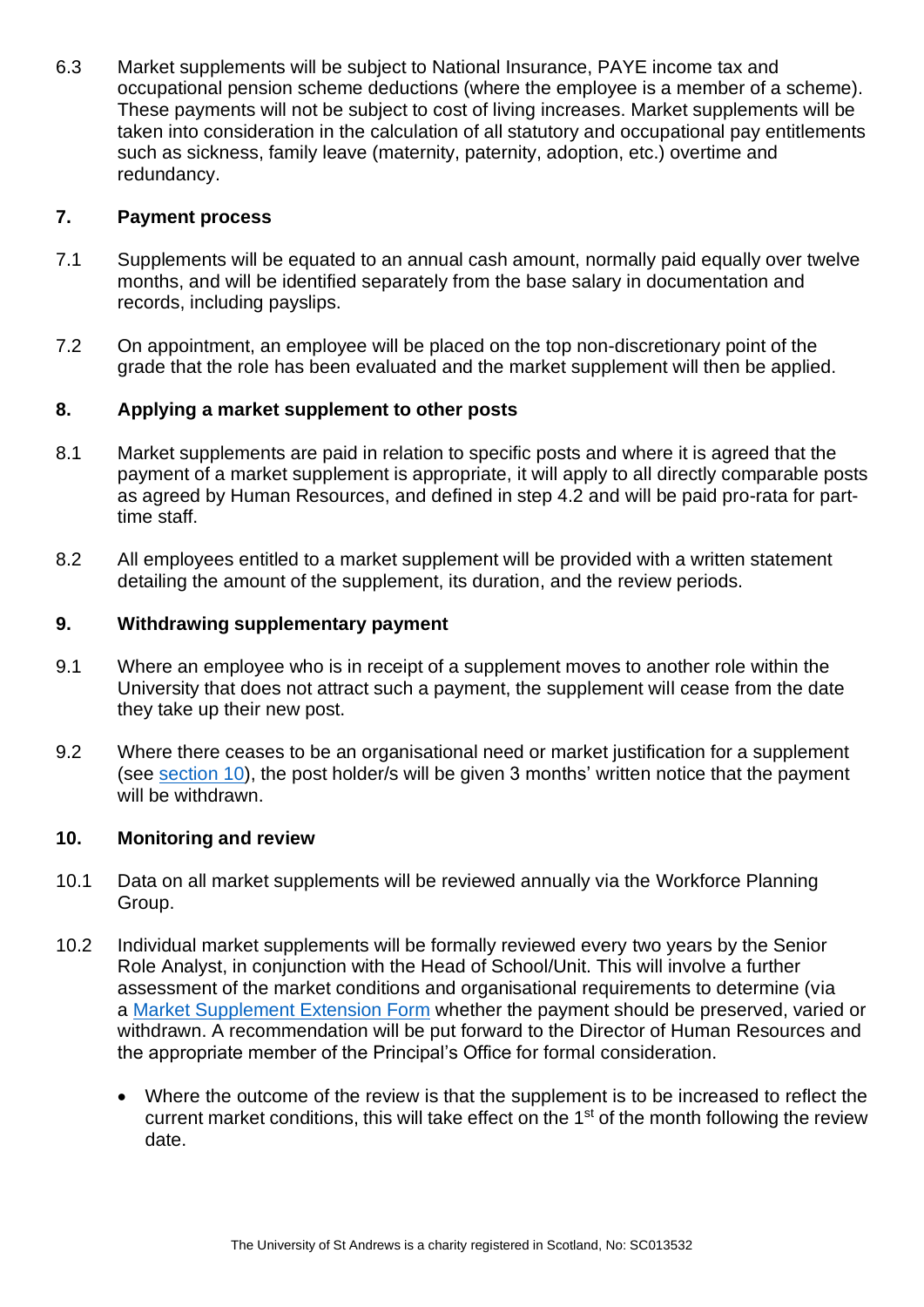- Where the outcome of the review is that the supplement is to be reduced or withdrawn, the employee(s) concerned will be given three months written notice of the variation, after which time the reduction/withdrawal will take effect.
- Any continuation of the market supplement will be for a fixed time period, normally two years, and any further extension will be considered at the next review date.

| <b>Version</b><br>number | Purpose / changes                                     | <b>Document</b><br>status | <b>Author of</b><br>changes, role<br>and school /<br>unit | <b>Date</b> |
|--------------------------|-------------------------------------------------------|---------------------------|-----------------------------------------------------------|-------------|
| 1.0                      | Migration of the policy<br>to the Governance<br>Zone. | Published                 | Susan Gibson,<br>Human<br><b>Resources</b>                | 24/06/2019  |
| 1.1                      | Change to<br>expiry/review date                       | Published                 | <b>Lisa Stewart</b><br><b>HR</b>                          | 18/02/2020  |
| 1.2                      | Minor changes to<br>wording                           | Published                 | Susan Gibson<br><b>Senior Role</b><br>Analyst             | 17/03/2021  |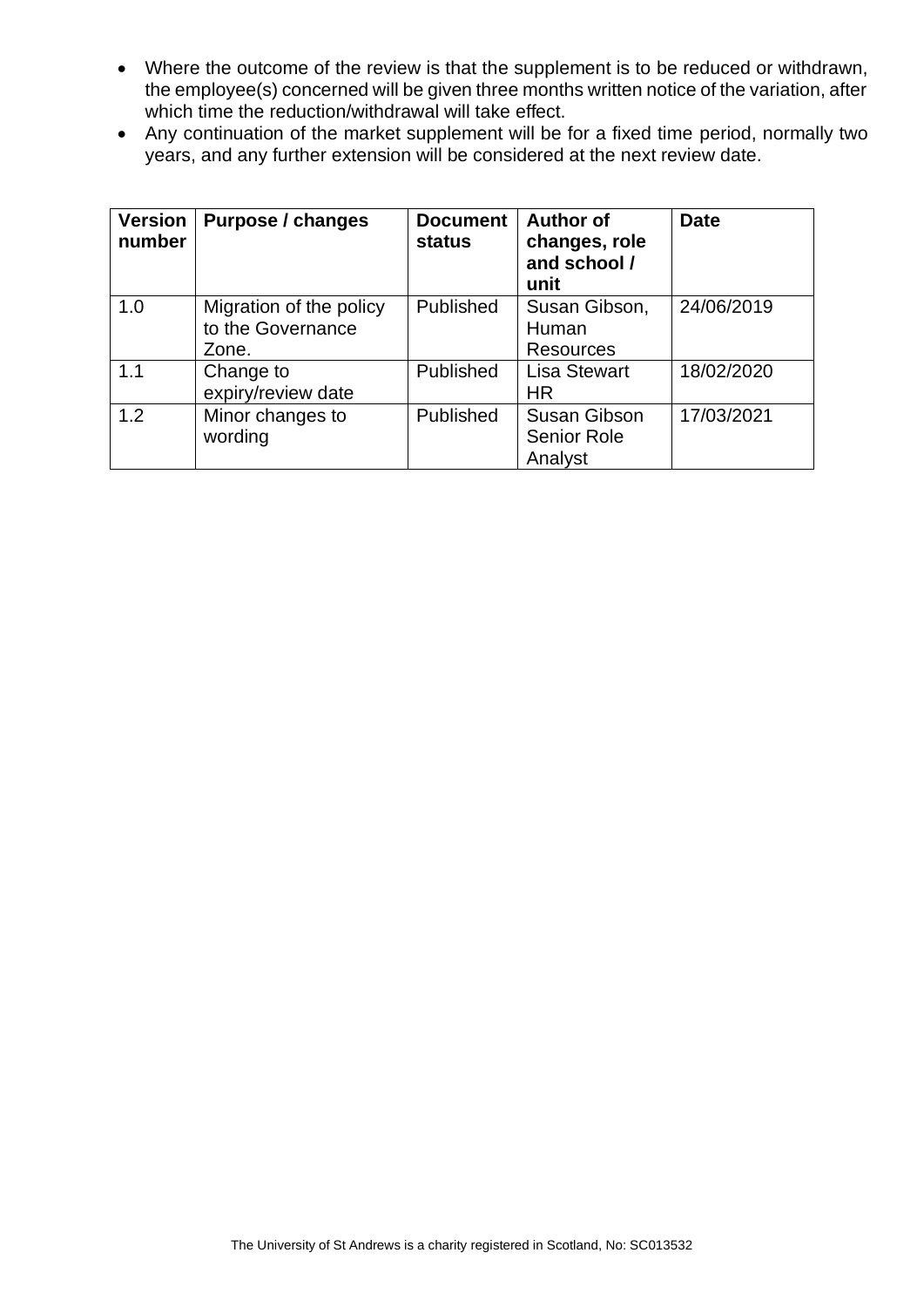## <span id="page-6-0"></span>**Appendix A: Market Supplement Application**

This form should be completed by the Head of School/Unit where there are retention issues for a particular role and where a market premium is to be considered. It will form the record of the investigations and the rationale for the decision.

| School/Unit                                |  |
|--------------------------------------------|--|
| Role title                                 |  |
| Role grade                                 |  |
| Name of current or most recent role holder |  |

| Evidence of retention issues (to be completed by Head of School/Unit)                                                                |               |                 |  |  |
|--------------------------------------------------------------------------------------------------------------------------------------|---------------|-----------------|--|--|
| Has the current employee been offered another job?                                                                                   | Yes $\square$ | No <sub>1</sub> |  |  |
| If yes, please provide details of where the new job is based, and the salary/benefits being<br>offered.                              |               |                 |  |  |
| Has the employee indicated that they are dissatisfied with their current<br>pay?                                                     | Yes $\Box$    | No <sub>1</sub> |  |  |
| Do you feel that the current grade is incorrect?                                                                                     | Yes $\square$ | No <sub>1</sub> |  |  |
| Has the role changed since it was last role analysed?                                                                                | Yes $\square$ | No <sub>1</sub> |  |  |
| If yes, then the role may need to be graded again. Please contact the Senior Role Analyst<br>(sg43/extension 1650 to discuss).       |               |                 |  |  |
| What is the risk level of the employee leaving and what impact will their resignation have<br>upon the team/School/Unit/institution? |               |                 |  |  |
| Has there been a high turnover of staff in this post in the last 2-3 years?                                                          | Yes $\Box$    | No <sub>1</sub> |  |  |
| If yes, provide details of turnover                                                                                                  |               |                 |  |  |

#### **Market data (to be completed by Head of School/Unit)**

Please complete the Market pay summary below quoting at least 2 sources of data. (The Senior Role Analyst can assist with this process if required - sg43@/ext 1650). Where possible, further particulars/job descriptions should be attached.

| <b>Market Pay Summary</b> |
|---------------------------|
|---------------------------|

| <b>Market data source</b> | Job title/location | Pay and benefits |
|---------------------------|--------------------|------------------|
|                           |                    |                  |
|                           |                    |                  |
|                           |                    |                  |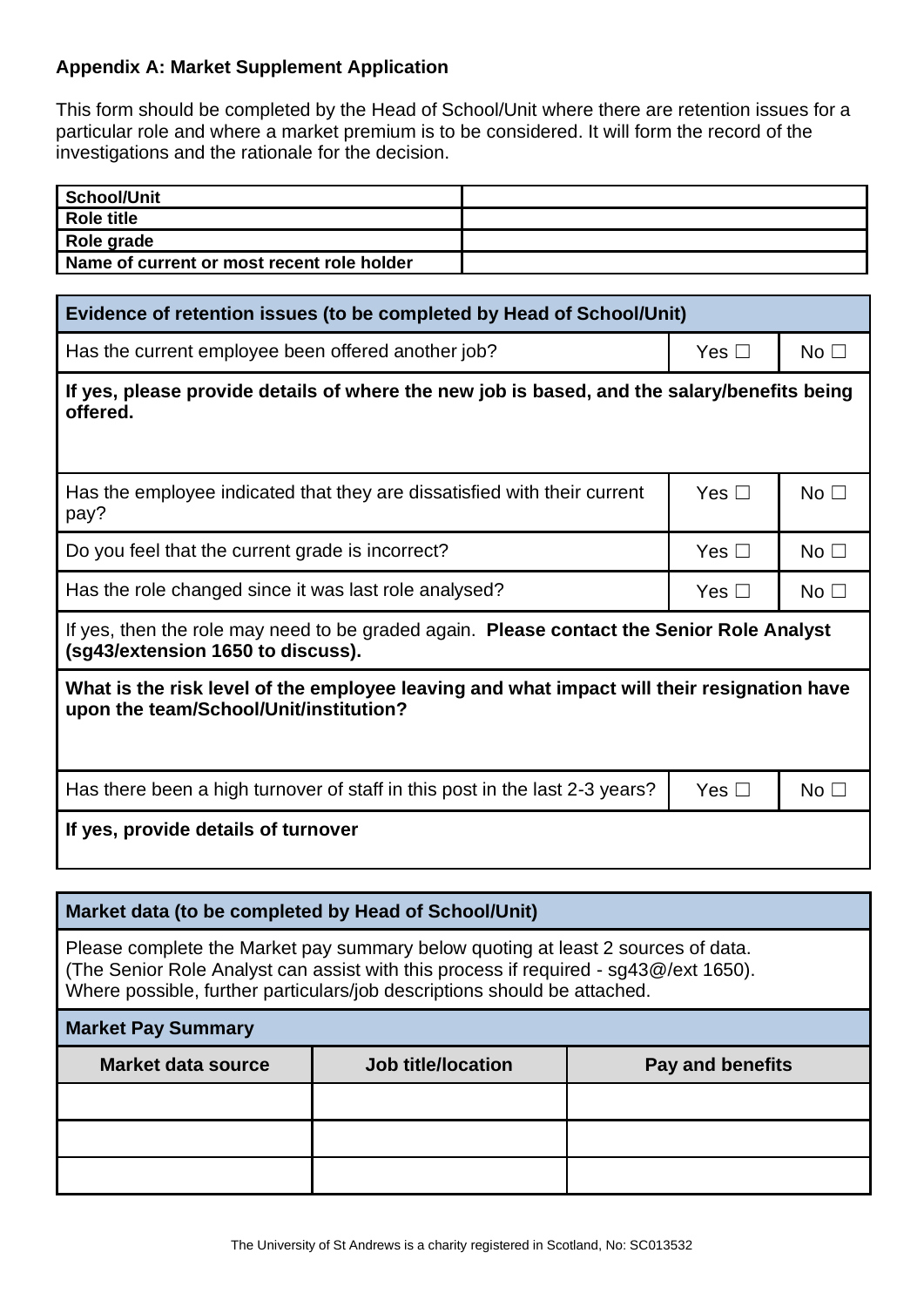| What is the average market pay rate for the<br>post?                                                                     |  |  |
|--------------------------------------------------------------------------------------------------------------------------|--|--|
| What is the difference between the average<br>market rate and the current employee's rate of<br>pay?                     |  |  |
| Is the difference between the University's pay<br>rate and the market rate likely to be a short or<br>long term problem? |  |  |
| If the merket rate in <b>Lawer ar equal to</b> the University's permal pourates, then a request for the                  |  |  |

If the market rate is **lower or equal to** the University's normal pay rates, then a request for the award of a discretionary point should be made to the Quaestor (for those roles based in Units) or the Master (for those roles based in Schools).

What is the value of the premium to be offered to the current incumbent?

**Please provide additional rationale if a higher than average market rate is being requested.**

**The University will typically pay the premium in monthly instalments for an initial period of 2 years (reviewed every 2 years thereafter). If you wish to request a different method of payment, please provide rationale for this.** 

| Head of School/Unit (signature): |  | Date: |
|----------------------------------|--|-------|
|----------------------------------|--|-------|

# **Submit to the Senior Role Analyst, Human Resources.**

| Awarded premium (to be completed by Human Resources) |               |             |  |  |
|------------------------------------------------------|---------------|-------------|--|--|
| A premium has been approved                          | Yes $\square$ | No $\sqcup$ |  |  |
| Total sum approved                                   | £             |             |  |  |
| Period over which premium is to be paid              | X months      |             |  |  |
| Monthly supplement                                   | £             |             |  |  |
| Approved by WPG [DATE]                               | DD/MM/YYYY    |             |  |  |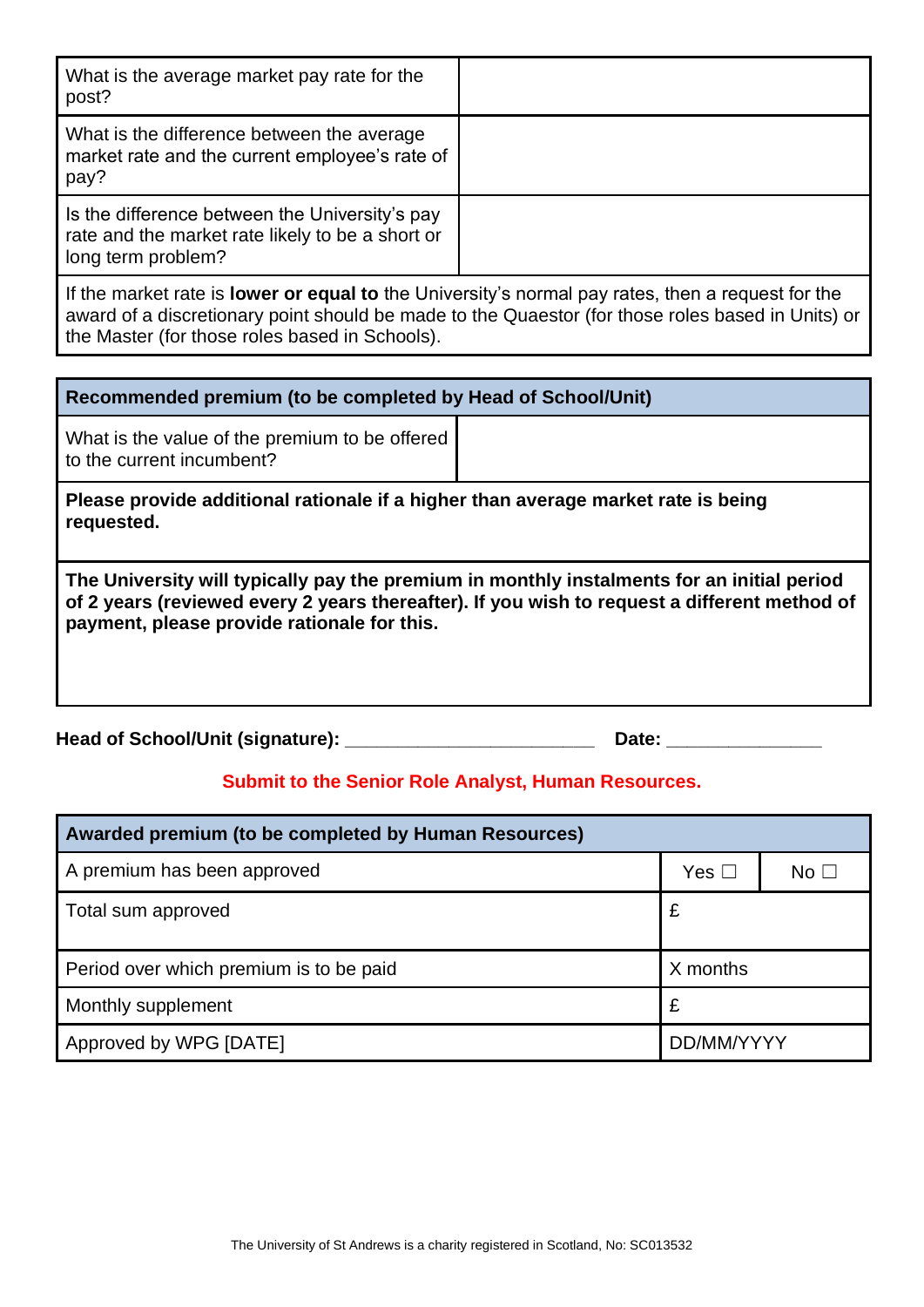## <span id="page-8-0"></span>**Appendix B: Market Supplement Extension**

This form should be completed by the Head of School/Unit where a recruitment or retention premium is to be extended. It will form an ongoing record of the investigations and the rationale for the decision.

| School/Unit                 |  |
|-----------------------------|--|
| <b>Role title</b>           |  |
| Role grade                  |  |
| Name of current role holder |  |

| Market premium history (to be completed by Head of School/Unit)   |  |  |  |
|-------------------------------------------------------------------|--|--|--|
| When was this post awarded a recruitment or<br>retention premium? |  |  |  |
| What was the reason for the award of this<br>premium?             |  |  |  |
| What is the current premium?                                      |  |  |  |

#### **Updated market data (to be completed by Head of School/Unit)**

Please complete the market pay summary below quoting at least 2 sources of recent data. (The Senior Role Analyst can assist with this process if required - sg43@/ext 1650). Where possible, further particulars/job descriptions should be attached.

| <b>Updated Market Pay Summary</b>                                                                                                                                                                                           |                           |                  |               |                 |
|-----------------------------------------------------------------------------------------------------------------------------------------------------------------------------------------------------------------------------|---------------------------|------------------|---------------|-----------------|
| <b>Market data source</b>                                                                                                                                                                                                   | <b>Job title/location</b> | Pay and benefits |               |                 |
|                                                                                                                                                                                                                             |                           |                  |               |                 |
|                                                                                                                                                                                                                             |                           |                  |               |                 |
|                                                                                                                                                                                                                             |                           |                  |               |                 |
|                                                                                                                                                                                                                             |                           |                  |               |                 |
| What is the average market pay rate for the post?                                                                                                                                                                           |                           |                  |               |                 |
| What is the difference between the average market rate and the<br>current employee's rate of pay or (if the post is to become vacant),<br>the University's normal pay rate* for the job? (*the first point of the<br>grade) |                           |                  |               |                 |
| Has the additional payment had an impact on the<br>recruitment/retention rates for the post?                                                                                                                                |                           |                  | Yes $\square$ | No <sub>1</sub> |
| If yes, please provide evidence to enable comparison with the original application e.g.<br>reduction in turnover in the role, retention of previous employee, better candidate pools<br>when recruiting.                    |                           |                  |               |                 |